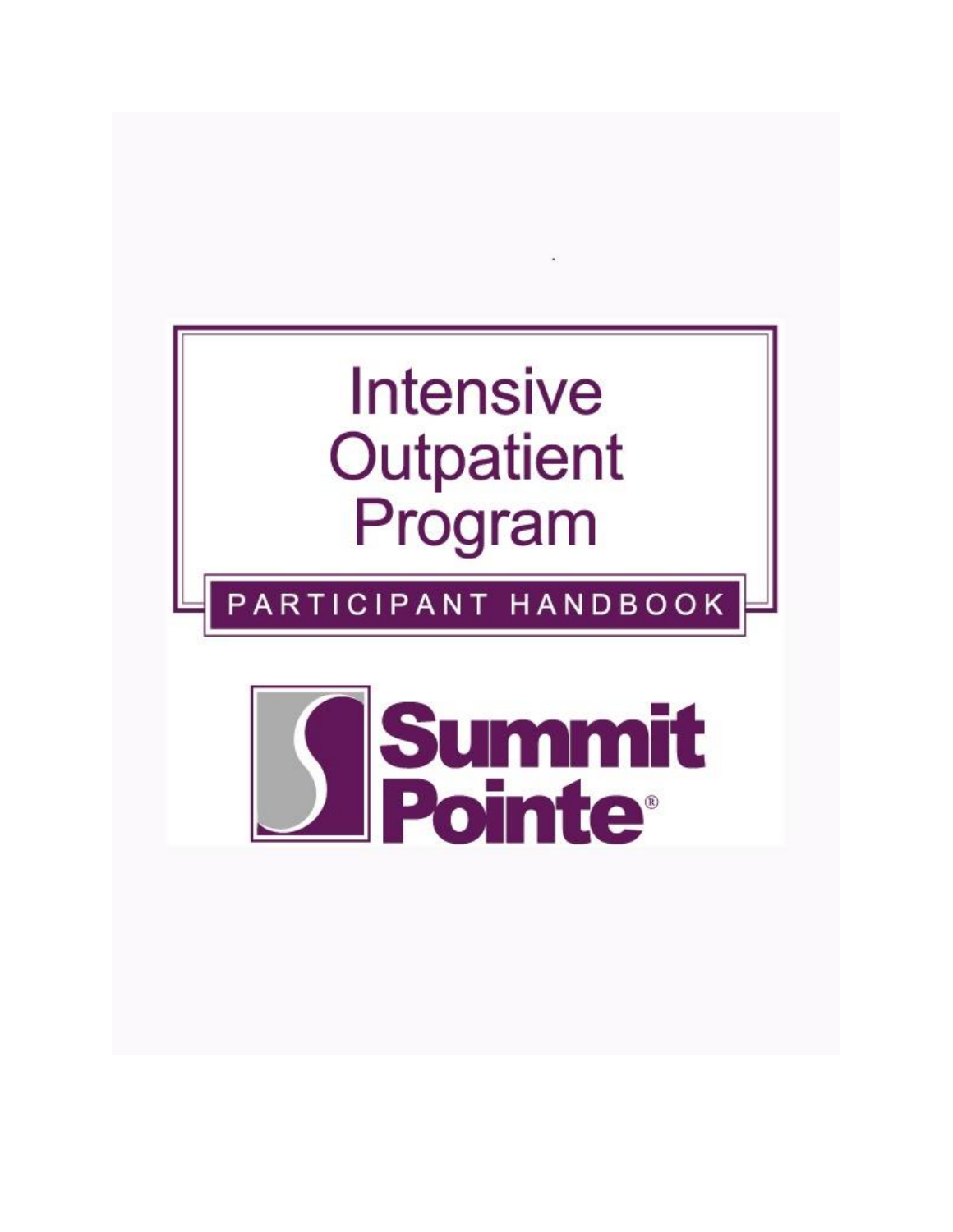*Dear Program Participant,* 

*Welcome to Intensive Outpatient Programming at Summit Pointe. You are taking the first step toward overcoming your addiction and we welcome you in our program. We hope to educate you and provide the treatment needed to have a lasting success for your lifetime.* 

 *This program requires a minimum of 9 hours per week of your time. We understand that the time commitment is intensive. Our program is evidenced based (research proven) while being a necessary part of your healing and recovery. Take this time for you. You deserve the best treatment possible.* 

 *You and your treatment team will develop your treatment plan. The treatment plan is based on your goals that are identified through the personcentered assessment you participate in. By taking an active role in your treatment, which includes following treatment recommendations: such as attending all groups and meeting regularly with your clinician, the hope is that this program will be the start to a positive journey.* 

*If you have any questions about the IOP Program, please ask your clinician or group leader. Their contact information is below. I can also be reached at 269-441-5924.* 

*Sincerely,* 

*Shannon Roberts, MA LLP CAADC CCS*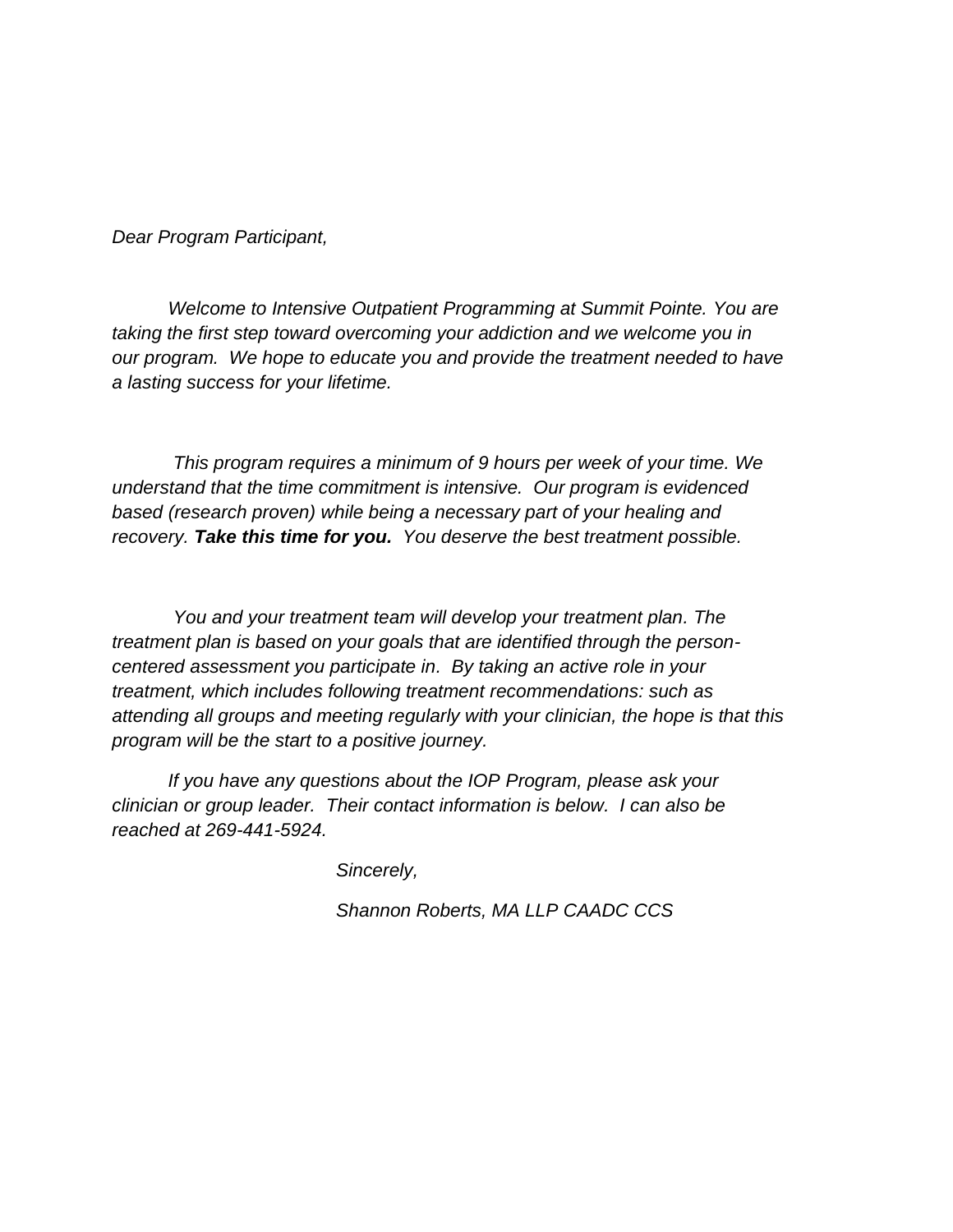| <b>IOP Program Director: Shannon Roberts</b> | phone: 269-441-5924                                                                                                                                                                                                            |
|----------------------------------------------|--------------------------------------------------------------------------------------------------------------------------------------------------------------------------------------------------------------------------------|
|                                              | phone: the contract of the contract of the contract of the contract of the contract of the contract of the contract of the contract of the contract of the contract of the contract of the contract of the contract of the con |
| Phone: 269-966-1460                          |                                                                                                                                                                                                                                |
| <b>Agency: Summit Pointe</b>                 |                                                                                                                                                                                                                                |
| Important contact information:               |                                                                                                                                                                                                                                |

## **Meet the IOP Treatment Team!**

- You
- Your family or support system
- Your Clinician:
- Group Facilitators;
- Christine Carbeck/Chad Dadow Monday
- Dennis Owens/Chad Dadow Tuesday
- Laurel Huff/Chad Dadow Wednesday
- Jonah Frick/Chad Dadow Friday
- Summit Pointe Outpatient Director: Shannon Roberts

## **Program Requirements**

While in the IOP Program, you will be asked to be a full and active partner in the program and the IOP team encourages you to:

- Participate in developing your treatment plan with the treatment team;
- Attend all regularly scheduled groups;
- Participate in all regularly scheduled groups;
- Keep all appointments with treatment providers;
- Inform your clinician of any change of address, phone number, or email;
- Notify your clinician if you:
	- o Cannot make a scheduled group session
	- o Miss an appointment
	- o Are hospitalized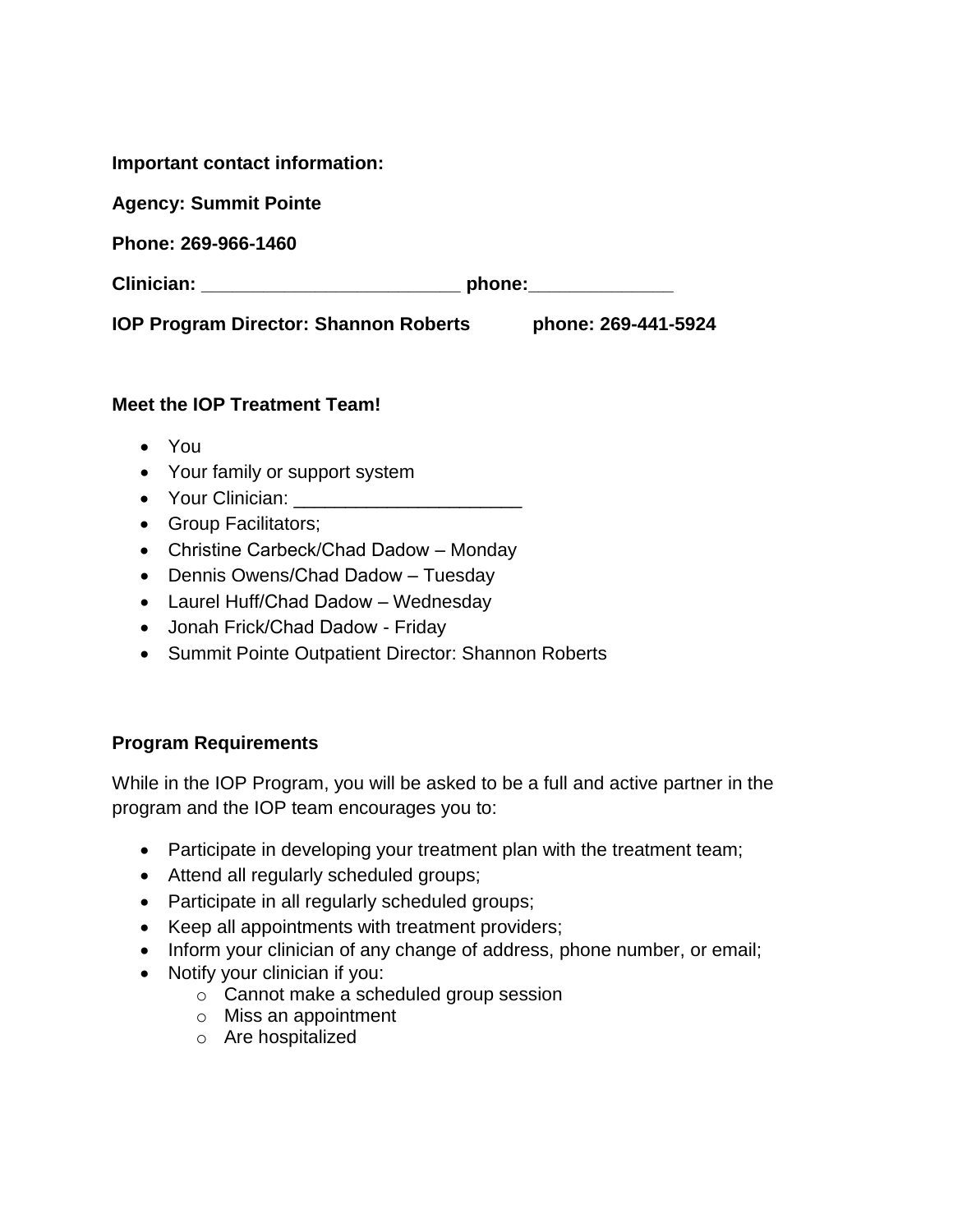## **Treatment Adherence**

As you continue to meet the requirements of the IOP Program, the level of attendance required by your treatment team will be reduced. You will be moved to an Outpatient level of care along with attendance at groups less frequently. However, should you not follow the requirements of your treatment plan, the team may take any of the following actions:

- Extend the length of time that you are in the IOP program;
- Remove you from the IOP program;
- Work with court officials, if applicable, to insure your success in the program;

## **IOP Weekly Schedule**

**Mondays – 9am –noon early skills/seeking safety**

**Tuesdays – 9am-noon early skills/family education**

**Wednesdays – 9am-noon early skills/mindfulness**

**Fridays – 9am-noon early living skills/relapse prevention** 

**It is recommended that you attend all of these groups on a weekly basis for the best overall success but REQUIRED that you attend 3 of them. You also will meet weekly/bi-weekly with your individual therapist** 

#### **Frequently Asked Questions:**

- **1. How long will I be in the IOP Program?** IOP is typically anywhere from 8-12 weeks.
- **2. What do I need to do to complete the IOP Program?** This is up to you and your treatment team. If you are following your treatment plan and have not had any relapses then you will be reduced to regular
- outpatient programming also with Summit Pointe.

## **3. What happens if I am sick or forget an appointment?**

You must contact your clinician or Summit Pointe support immediately and provide a reason for missing an appointment. We understand everyone has the occasional conflict and/or gets sick. Work with us on resolving any ongoing conflicts for your healing journey to go as smoothly as possible.

#### **4. What will we talk about in groups?**

Groups cover several areas of wellness including early recovery skills, trauma healing, mindfulness, relapse prevention, and family education. Sharing is a part